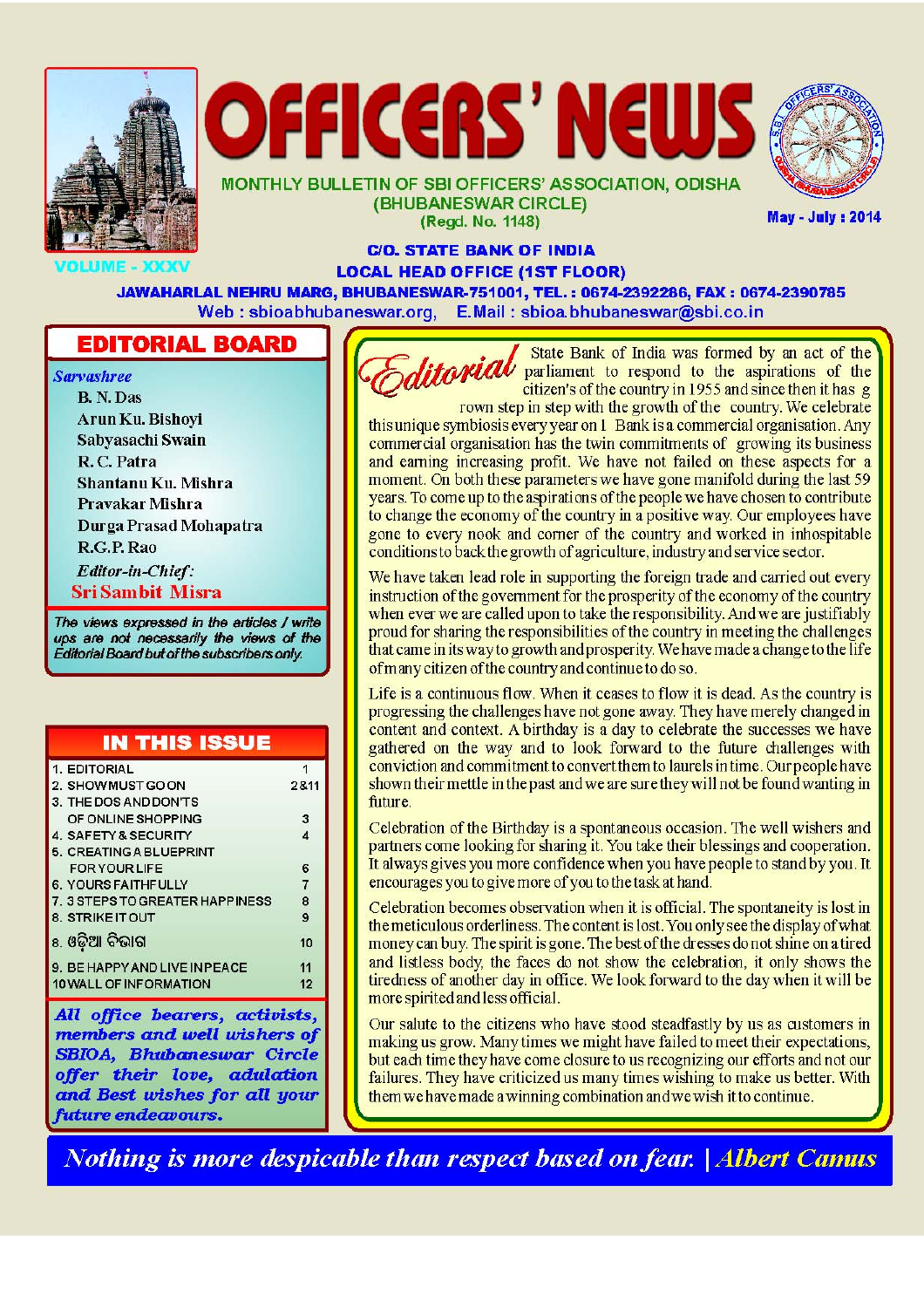# **SHOW MUST GO ON**

**CIRCULAR NO:72** DATE: 04.07.2014 TOALL OUR AFFILIATES/MEMBERS:

#### **INDIVIDUAL HOUSING LOAN - LONGER REPAYMENT SCHEDULE**

One of the issues that is engaging the attention of the Federation as well as our Circle Associations is the extension of the benefit of longer repayment schedule with regard to Housing loans in respect of the employees who have joined the bank on or after 01.01.1991, a restriction placed at the time of the review of the Individual Housing Loan Scheme. We have to-day sent a communication to the Corporate Center in this regard. A copy of the same is enclosed.

All our affiliates/members are requested to await  $\overline{2}$ . further developments in the matter.

Yours faithfully,

(Y.SUDARSHAN) GENERAL SECRETARY

No:6528/46/2014

Date: 4th July, 2014

To. The Deputy Managing Director & CDO, State Bank of India, Corporate Centre, Madame Cama Road, MUMBAI-400021.

Dear Sir,

#### **INDIVIDUAL HOUSING LOAN SCHEME REPAYMENT OF LOAN - OF THOSE JOINED AFTER 1.1.1991**

One of the provisions of the Individual Housing Loan Scheme, which was devised with a view to enable the employees and officers to avail the Loan facilities for residential houses, was the extended period of repayment after retirement. But this facility is not available to those officers who joined the Bank after 1.1.1991. This was the condition prescribed at the time of overhauling of the Individual Housing Loan Scheme.

 $\overline{2}$ The circumstances under which such a condition was prescribed have undergone lot of changes and the Government now considers Housing activity as a priority area. In order to give fillip to the individual housing loans and enable people to own their own residential accommodation, this restrictive provision needs to be reviewed and similar facility needs to be extended to post 01.01.1991 officers also, more so when there is no logic or rationale for such a restriction.

Now the Bank has permitted employees and officers 3. to avail a second Housing loan. Apart from the above. under the Individual Housing loan an officer is permitted to avail Housing loan even in the last month of his retirement, the only stipulation being recovery of at least one installment before retirement. When that is the case. such officers will be unable to carry over the Housing loan till the age of 75; as such officers have to immediately pay back the loan on retirement. Then the purpose of availing the Housing before retirement or the 2nd Housing loan gets defeated, and the facility extended by the Bank gets millified.

 $4.$ It is also important to note that the repayment of the loan is now extended from 70 years to 75 years to the public, for the simple reason that construction cost has become exorbitant and installment of the loan would be substantial if the repayment period remains the same. It is in this background, that we have been receiving representations from our members across the country in respect of such restrictions. Since the provision of housing is one of the basic necessities of life, and since the life expectancy of has gone up, as per the report of the actuaries themselves and as the repayment capacity of the people is also enhanced, with most of the spouses working or the children being well placed, we request you to please remove the restriction and extend the facility to all the officers irrespective of any cut-off date. This will also ensure that the loan portfolio of the Bank also does not diminish. The facility would go a long way in motivating our officers who have joined after 01.01.1991. Apart from the above extending the facility to all would also not have any cost implication to the Bank. In view of the above, please extend the facility of repayment to all officers irrespective of any cutoff date.

Please treat the matter as urgent.

Yours faithfully,

(Y.SUDARSHAN) **GENERAL SECRETARY** 

Freedom is nothing but a chance to be better. | Albert Camus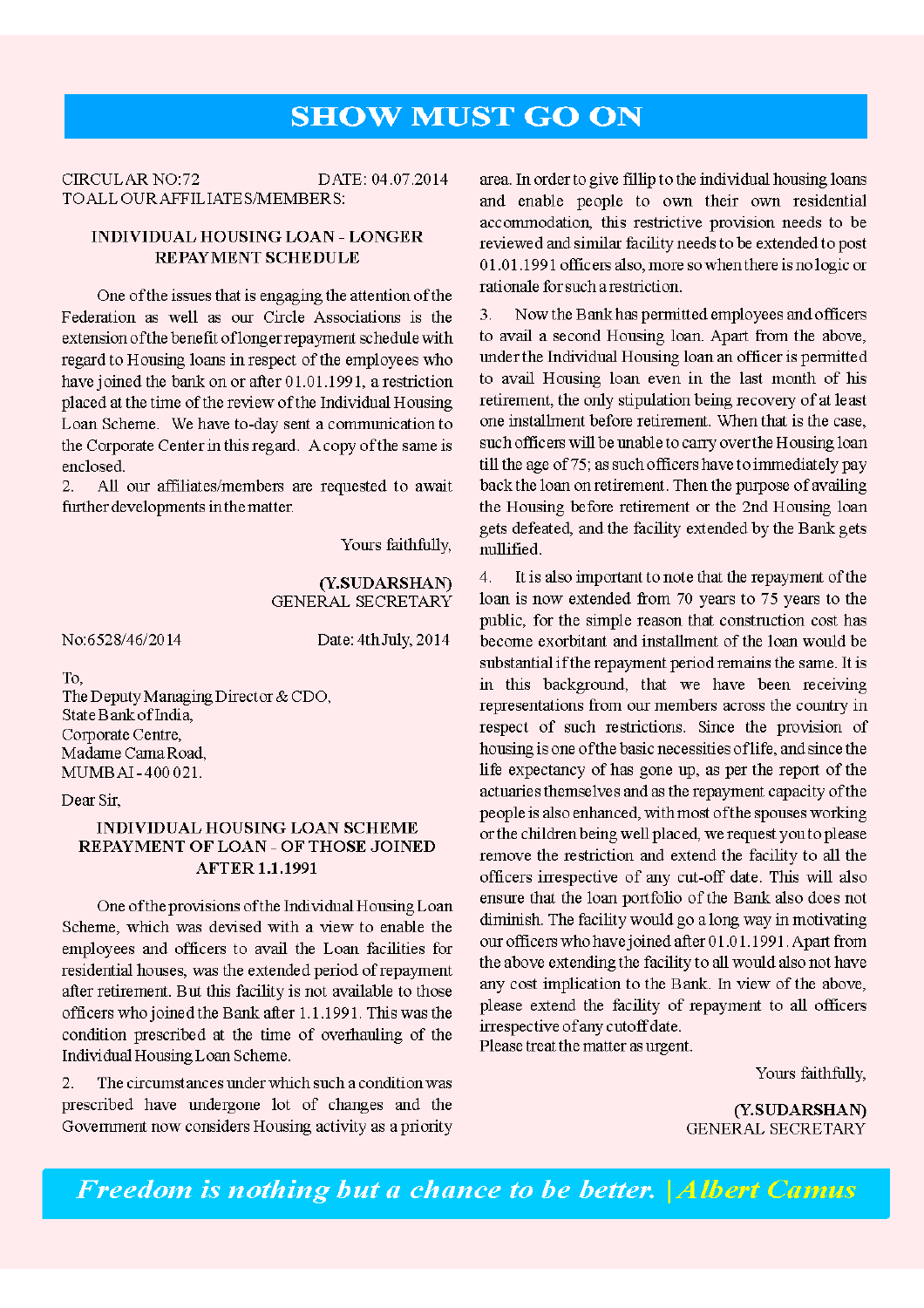# **THE DOS AND DON'TS OF ONLINE SHOPPING**

## **Srishti Ghosh Shinde** The Economic Times

 With online shopping now part of our daily lives, it helps to be as street smart as you would if you went to a mall. Here are the dos and don'ts of online shopping:

With the temperatures soaring, the weather makes it extremely impossible to venture out for anything. The scorching heat can be a turn-off even for a die-hard shopaholic, who has now found a new venue to indulge online shopping. With the sites offering huge discounts, it becomes even more imperative to not get carried away by it all. There are some things that you need to keep in mind:

## **Things to do**

 Keep an eye for best discounts: Although most of these online shopping sites have great discounts around the year, make sure these discounts are not merely to earn clicks. Many of these discounts are on select products, which are usually not mentioned on the homepage. Find out if the product you are buying has a discount, and make sure you apply the right coupon code for the same.

Read the conditions behind the product: Just for clicks is a common tactic that most online shopping sites use to monitor the number of visitors on the site. While making a purchase, make sure you read the terms and conditions associated with the product. There are times when a certain offer is valid only on purchase worth a certain amount, or buy 1 get 1 free offer on identical products, etc.

Get familiar with the return policy of a purchase: Since it is a virtual platform, you do not get check the product first hand, so there are chances that you might not like it on arrival. Make sure you go through their return and refund policy whenever you shop online as you can either get it exchanged or exchange product or get a refund. Some sites do not refund your money, instead they transfer the amount into your credit account wherein you are forced to repurchase from their site.

Play safe and choose COD: Cash on Delivery (COD) is the best payment option you can avail of, as part of online shopping. This is the safest bet, since you pay only after you are handed the product. Most online sites do not allow you to open the product before paying, this prevents your from being able to return it then and there.

# **Things to avoid**

Skip online payment if the payment gateway is not safe: We are all used to paying our utility bills online. It is a convenient way to make payments, but one must be aware of every aspect of internet banking as a payment option while making purchases online. Since you are directed to your bank site from the shopping website, there are chances of your personal or account details being hacked, if the payment gateway is not safe.

Don't ignore the fine print: Most of the products you buy have a fine print engraved within; make sure to read it thoroughly, especially while buying cosmetics, skin care, IT products or electronics online. Make sure to read every single detail of the product or offer you choose. Check for ingredients, warranties and lapses, as well as service policies if any.

Compare sites to check the products' authenticity: Although you choose to buy a product from a particular site due to the discounts it offers, do not forget to compare the product and its price on two to three different sites. This will give you clarity if you are actually availing a discount or it is just superficial. Make sure to check the manufacturer details and confirm if that particular site has online rights to sell the product.

Do not buy food products online: It is difficult to personally go grocery shopping or buy fruits on a regular basis. There are many sites that claim to sell the purest form of food products, especially organic food or health products at reasonable rates. Do not fall for these offers as fresh produce and health products should be bought over the counter to ensure authenticity. Moreover, health products should be bought from reputed stores since there are chances of you ending up with fake product online. Similarly, organic food products are extremely expensive and rarely come at discounted rates.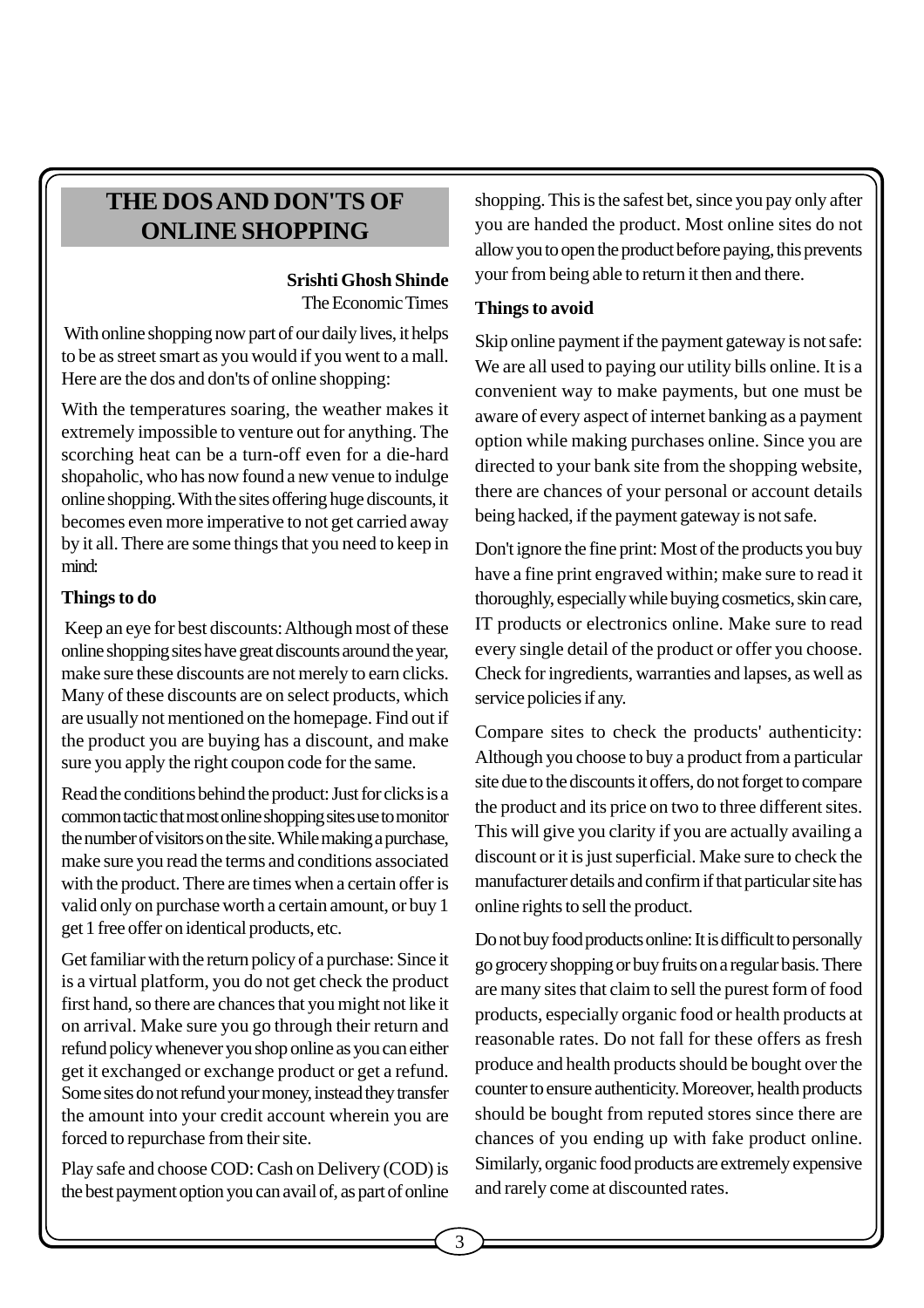# **SAFETY AND SECURITY**

#### **D. Thomas Franco Rajendra Dev** General Secretary

The fire accident in the prestigious Bank of Madras building (Chennai Main now) is a wake up call. It is right time; we look at safety and security of our Branches and Offices. Workplace is our temple. We have to keep it neat and clean and ensure safety of staff, assets and records. If we can do a periodic drill and keep our eyes on what is around, we can avoid mishaps. Let us not wait for disasters especially when taking care of old buildings. Let us not compromise safety, security and cleanliness for cost cutting or for any other reason. Old buildings are like old people; they are the link to the past and make us feel proud of our heritage. We have to take extra care of old buildings just as we take extra care of old people to ensure their healthy survival and longevity. The Bank is ours, and we need to safeguard the Bank's Interest and our Customers' interest. We give below the following suggestions for your better vigilance in this area.

- 1. Housekeeping is the keystone to good fire prevention, and it refers to not only the sense of cleanliness but also to the sense of orderliness. Basic requirements for good housekeeping are proper layout of the equipments, correct material handling, storage, and cleanliness & order. A stitch in time saves nine. Timely repair and maintenance shall save us from all difficulties. Doing a mere 1% of the work that we do on crisis management shall avert all mishaps and protect life and property.
- 2. Please remove unwanted items like scrap materials, other unwanted combustible stationary, old disposable records, broken furniture items, oil, paints, petrol, diesel, packing cases, dysfunctional computers & peripherals, waste paper etc. from in and around the building. Dispose off/ destroy what is not needed immediately as per laid down norms. **Please refer to Bank's book of instructions, Volume I, Chapter 9, Annexure 2 (soft copy of which can be accessed by visiting e circulars-" Codified circulars-General, Go to page 6 and Retention period of Records**) for retention period of records. (It is also available in Chennai Circle website under Depts(CDO) – SBLC Trichi- RFIA Docs, Record retention periods) and **for sale of old furniture and other fixed assets please refer to Bank's**

**e circular no. CDO/ORG/DFP/1/2014-15 dated 28/06/2014** on Delegation of financial powers – General matters.

- 3. Clear Shrub and Foliage around the premises periodically.
- 4. For storage of garbage use only **steel/metal dustbins** instead of plastic.
- 5. Do not use Lobby/Electrical shaft to store cleansing material/waste paper, broken electrical fittings, wooden packing casing cases, oil tins, and pieces of furniture etc.
- 6. Keep Fuel drums/cans required for D.G. set away from the D.G. set. Drums shall be kept on the soak pit, filled with sand, sufficiently big to absorb entire fuel quantity.
- 7. Check whether system / server room is well maintained; adequate AC for air passage is there.
- *8. Ensure that the UPS room has proper ventilation and batteries are stacked in racks with sufficient intra shelf space allowing air circulation for effective heat transfer. Batteries must never be covered.*
- 9. **Ensure that easy access, in case of emergency** with effective **access control to the System/ Server room, note recounting/examination area, strong/safe room and other** restricted areas are enforced at all times.
- 10. Ensure AMC for electrical gadgets like Air conditioners, note-counting machines, printers UPSs etc. and make the AMC provider carry out the service periodically.
- 11. Ensure that at least two air conditioners are installed in Server rooms, which require air conditioner for 24x7x365 and fit them with auto timers so that they work alternately.
- 12. Ensure that there is no deposit of dust on electronic equipments, air conditioners etc.
- 13. Change the air conditioners that are more than three years old.
- 14. Any addition/alteration as well as new electrical installation works must be entrusted only to a qualified electrical contractor.
- 15. Ensure that smoking is prohibited inside the branch premises.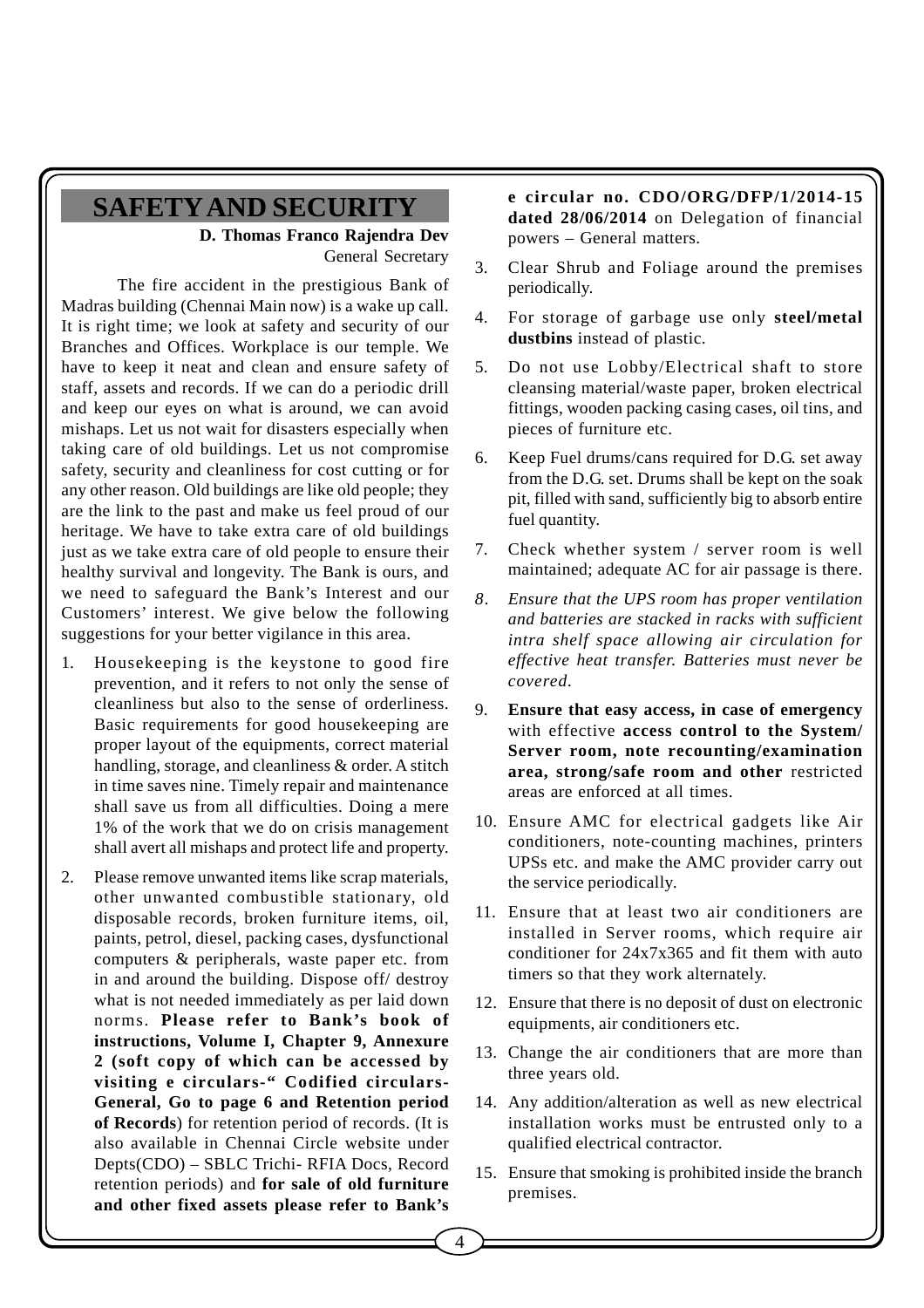- 16. Ensure that Portable (small) Generator is not placed inside the premises
- 17. Ensure that the power supply to any of the unit/ equipment installed inside the vault (camera/ sensors etc.) individually should not exceed 24 V DC. Use only FRLS (Fire Resistant Low Smoke) cables passing through MS conduits for power supply inside the vault.
- 18. Install Automatic Fire Detection & Alarm System with an Auto dialer incorporated to provide early warning of the fire to the concerned officials and agencies.
- 19. Keep at least one 5 kg DCP (Powder type) or CO2- 3kg capacity fire extinguisher near the Diesel Generator.
- 20. Ensure that fire extinguishers are not kept inside the System room, Record room or Stationery room.
- 21. Ensure that smoke detectors are provided at System room, UPS room, Stationery and Record room.
- 22. Ensure that heat detector is provided in the canteen/ pantry.
- 23. Ensure that one 9 ltr Water type extinguisher is placed near each Stationery & Record room and at least one 4.5 Kg trolley mounted CO2 Gas type extinguisher is placed near System / UPS room.
- 24. Ensure that fire extinguishers are in working order and located suitably. Refilling of Fire Extinguishers has to be completed in time and practical demonstration of operating the same to the staff in the premises should be given.
- 25. Provide suitable signage, glow in dark material to identify "EXITS" & "Fire Equipments."
- 26. Cover all the fire-sensitive-points with fire & smoke sensors.
- 27. Do not use multi-plugs on electric points.
- 28. Ensure that no loose and open electric wires hang insecurely. Keep them inside ISI marked PVC cables and properly fix them to the walls.
- 29. Before leaving Office, switch off all fans, electrical appliances etc. except equipments like server where power is required round the clock when not in use.
- 30. Ensure that only commercial LPG cylinder of 19 kg is used and not domestic cylinder in the canteen. The Gas Stove, Pipe, and the LPG Cylinder in the Pantries/ Kitchens, if any should be properly installed by an authorized technician. Ensure that at the end of the day, the LPG Cylinder must be turned off and isolated from the Valve and not only from the burner.
- 31. Ensure that fire alarm is installed and Bank Guards are carrying out testing of it by giving smoke to all the smoke detectors installed in the premises  $\&$ such tests are being recorded in Security Information Register provided by the Security Officer.
- **32. For electrical short circuit fire: Immediately, switch off the main electric switch or local control panel, air conditioners, electrical gadgets etc. and use only carbon dioxide or dry chemical powder type fire extinguisher.**
- 33. Ensure that no water accumulation / seepage takes place in the premises.
- 34. Display important telephone numbers at vantage points.
- 35. Ensure that the DRP plan is current and duly approved by the controlling authority and the mock drill conducted periodically.
- 36. Check whether fire safety certificate is current and the comments given by Fire Officer & Security Officer have been complied with.
- 37. Ensure that emergency Exit is always free to access without anything blocking the way.
- 38. Adequate **insurance cover** for the cash and valuables including pledged gold and the branch building is to be arranged.

### **SECURITY**

- 1. The main entrance should be provided with separate locking devices. Strong and good quality high leverage locks with short arms may be used (e.g. Godrej Navtal type).
- 2. Ensure that Bank's instructions are strictly followed for access control and locking up arrangements.
- 3. Ensure that the CCTV Server & monitor, Hotline (Currency Chest Branches only), Burglar Alarm system control panel, Auto dialers, Hooters and PIR detectors are fitted hidden from public view.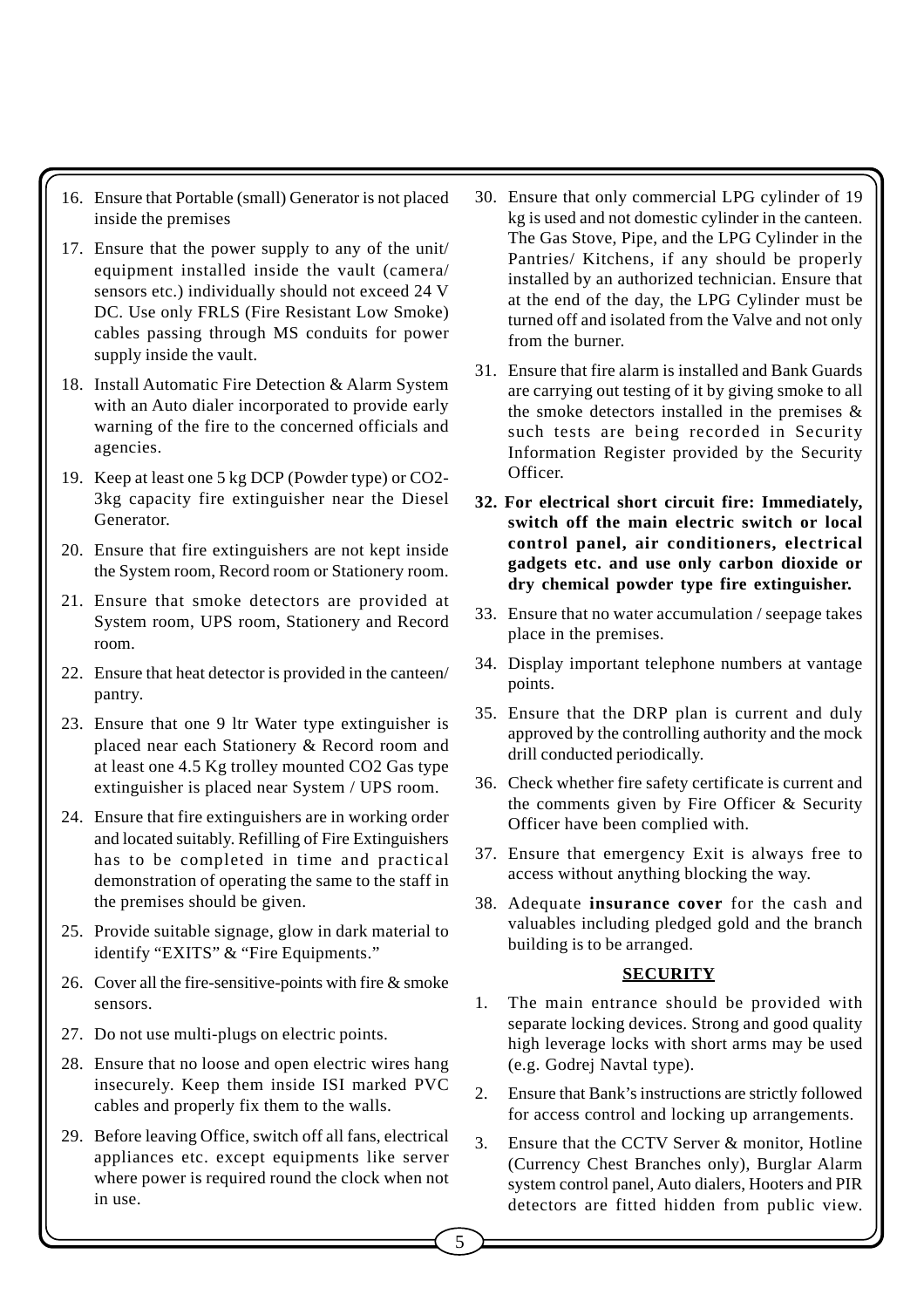Similarly ensure that the burglar alarm key is not left on the control panel.

- 4. Use FBR safe of approved class for keeping cash and gold.
- 5. Use FBR safe for keeping gold even in strong rooms of all branches.
- 6. Keep Security/loan documents in fire resistant filing cabinet (FRFC) or fire resistant record cabinet (FRRC).
- 7. Ensure that the strong/safe room and note shroffing area is screened off from public view.
- 8. Ensure that uninterrupted power supply is made available to the CCTV from an independent UPS source and effectively cover all the sensitive areas in the premises and it is kept 'ON' at all times.
- 9. Ensure that all cameras inside the vault have 24x7 x365 power supply (12 volts).
- 10. Ensure that Burglar alarms with Auto-dialer is installed and meticulously used
- 11. Provide adequate **perimeter lighting** of sensitive areas preferably on all exposed sides of the branch premises during nighttime.
- 12. Close the cash enclosure grille gate from inside, while operating strong room.
- 13. Cash Safe / Strong Room should be properly locked and secured after each transaction.
- 14. Both the doors of the strong Room are closed and locked by the joint custodians each time cash transaction from the strong room are completed.
- 15. The Cash Officer should ensure proper functioning of the alarm system every day and record it in the Alarm Test Check register.
- 16. Don't use armed guard for sundry duties.
- 17. Secrecy & proper security arrangements for cash remittances. Movement of cash outside the branch without escort should not be allowed.
- 18. Guard is properly turned-out and remains alert on duty.
- 19. Staff members to be alert to notice any suspicious movement in vicinity of the branch
- 20. Liaise with local Police authorities for day / night patrolling. Take help of village / market night chowkidar etc.
- 21. Daily ensure that all windows are properly closed, locked, bolted and there is no tampering or damage and also check that all table drawers and almirahs are properly locked.
- 22. If working late in unavoidable circumstances, the branch head must ensure that at least two or more staff members are present.
- 23. Have a Branch level staff meeting and get suggestions from staff and involve them in maintenance of the Branch as a beautiful workplace.
- 24. In Big Branches, have a periodic check of safety, security and cleanliness and where possible have a quality circle or a committee to meet weekly once to assess the situation and find remedies.
- 25. Report difficulties in writing to the Controllers and seek directions and implement them.

Comrades, Branch/Office is our family and home as we spend most of our time other than the time to sleep at the Branch/Office. A neat and clean Office/Branch and family togetherness makes life enjoyable.

Let's enjoy our Branch/Office Life.

*"Life is Pleasant. Let's spread pleasantness around"*

## **CREATING A BLUEPRINT FOR YOUR LIFE**

Brian Tracy

Do you know the common characteristic of top salespeople? They have taken the time to sit down and create a clear blueprint for themselves and their future lives. Even if they started the process of goal setting and personal strategic planning with a little skepticism, every one of them has become a true believer.

#### **Becoming a True Believer**

Every one of them has been amazed at the incredible power of goal setting and strategic planning. Every one of them has accomplished far more than they ever believed possible in selling and they ascribe their success to the deliberate process of thinking through every aspect of their work and their lives, and then developing a detailed, written road map to get them to where they wanted to go.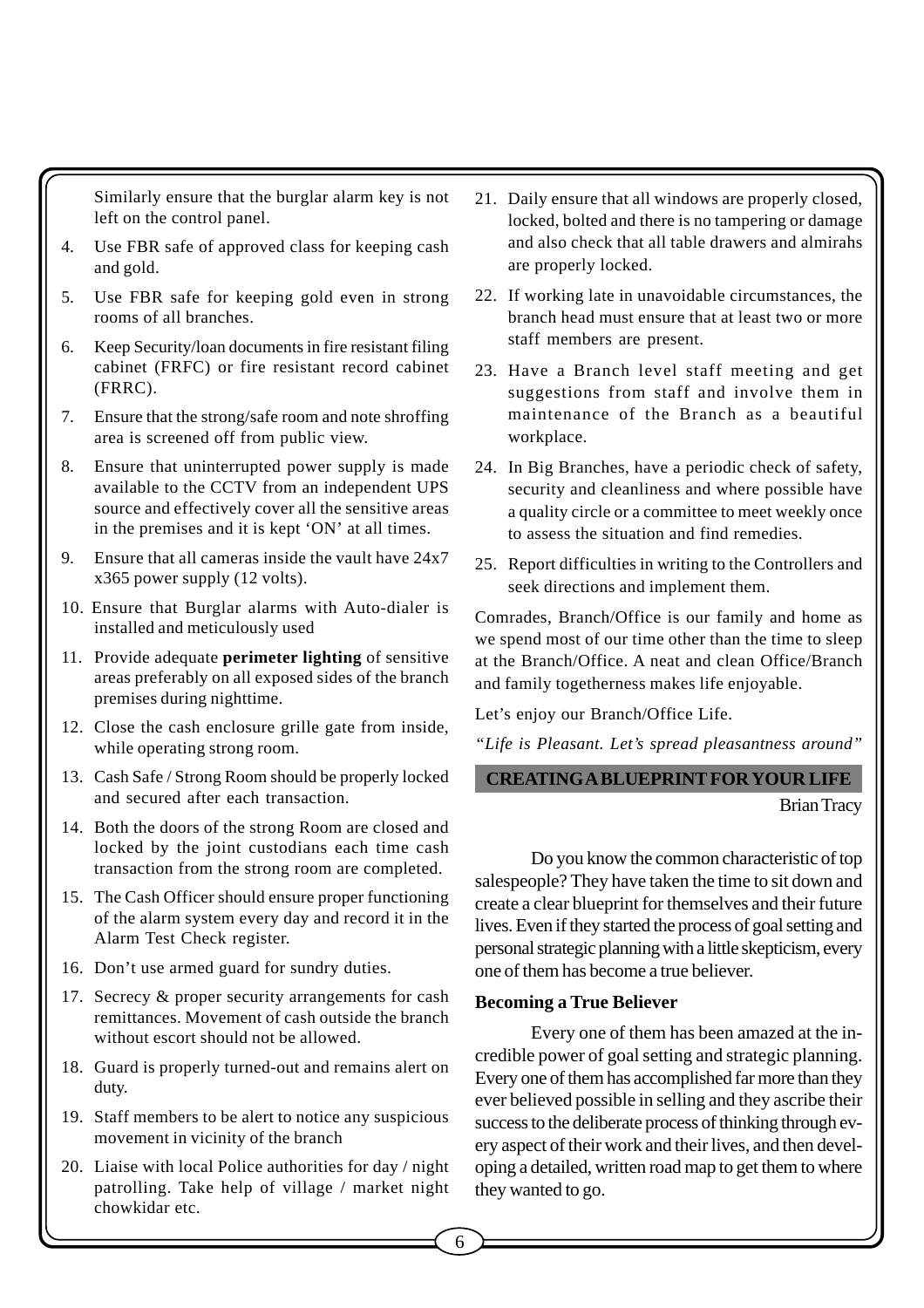# **The Definition of Happiness**

Happiness has been defined as, "The progressive achievement of a worthy ideal, or goal." When you are working progressively, step-by-step toward something that is important to you, you generate within yourself a continuous feeling of success and achievement.

You feel more positive and motivated. You feel more in control of your own life. You feel happier and more fulfilled. You feel like a winner, and you soon develop the psychological momentum that enables you to overcome obstacles and plough through adversity as you move toward achieving the goals that are most important to you.

## **Determine Your Values**

Personal strategic planning begins with your determining what it is you believe in and stand for-your values. Your values lie at the very core of everything you are as a human being. Your values are the unifying principles and core beliefs of your personality and your character. The virtues and qualities that you stand for are what constitute the person you have become from the beginning of your life to this moment.

Your values, virtues and inner beliefs are the axle around which the wheel of your life turns. All improvement in your life begins with you clarifying your true values and then committing yourself to live consistent with them.

# **Fuzzy or Clear?**

Successful people are successful because they are very clear about their values. Unsuccessful people are fuzzy or unsure. Complete failures have no real values at all.

### **Build Self-Confidence and Self-Esteem**

Values clarification is the beginning exercise in building self-confidence, self-esteem and personal character. When you take the time to think through your fundamental values, and then commit yourself to living your life consistent with them, you feel a surge of mental strength and well-being. You feel stronger and more capable. You feel more cantered in the universe and more competent of accomplishing the goals you set for yourself.

# **Action Exercises**

Here are two things you can do immediately to put these ideas into action.

- First, decide for yourself what makes you truly happy and then organize your life around it. Write down your goals and make plans to achieve them.
- $\div$  Second, begin with your values by deciding what it is you stand for and believe in. Commit yourself to live consistent with your inner most convictions - and you'll never make another mistake.

# **YOURS FAITHFULLY**

# **C Gopinath, The Business Line**

## **Why it's important to deal with a trust deficit**

It is easier to think of trust in terms of its absence. When there is no trust, we expect to be cheated. Thus, trust is a belief that a person or an institution can be expected to function without deceit or wrong intentions.

Edelman, a US-based public relations firm, has been calculating a 'trust barometer' by surveying respondents across many countries. In its 14th survey released this year, 33,000 respondents in 27 'markets' were quizzed on their trust in business, government, NGOs and media.

While I could not find a definition of trust in the report nor a listing of questions asked of their respondents, I found the following general statement on their website, that trust is seen as a 'forward facing metric of stakeholder expectation.' In some charts, the organisation captures expectations of behaviour related to communication, social responsibility, quality, and so on.

### **India trusts**

Cynics would be disappointed to know that trust is pretty high in India, ranked fifth. Over 70 per cent of our people trust business, NGOs and media, while only 53 per cent trust the Government. Trust of the Government is very high in China and Singapore. Hmm.

Trust is something Prime Minister Narendra Modi seems keenly aware of. In his first meeting with senior bureaucrats, he assured them that he would work on the basis of trust and not favouritism.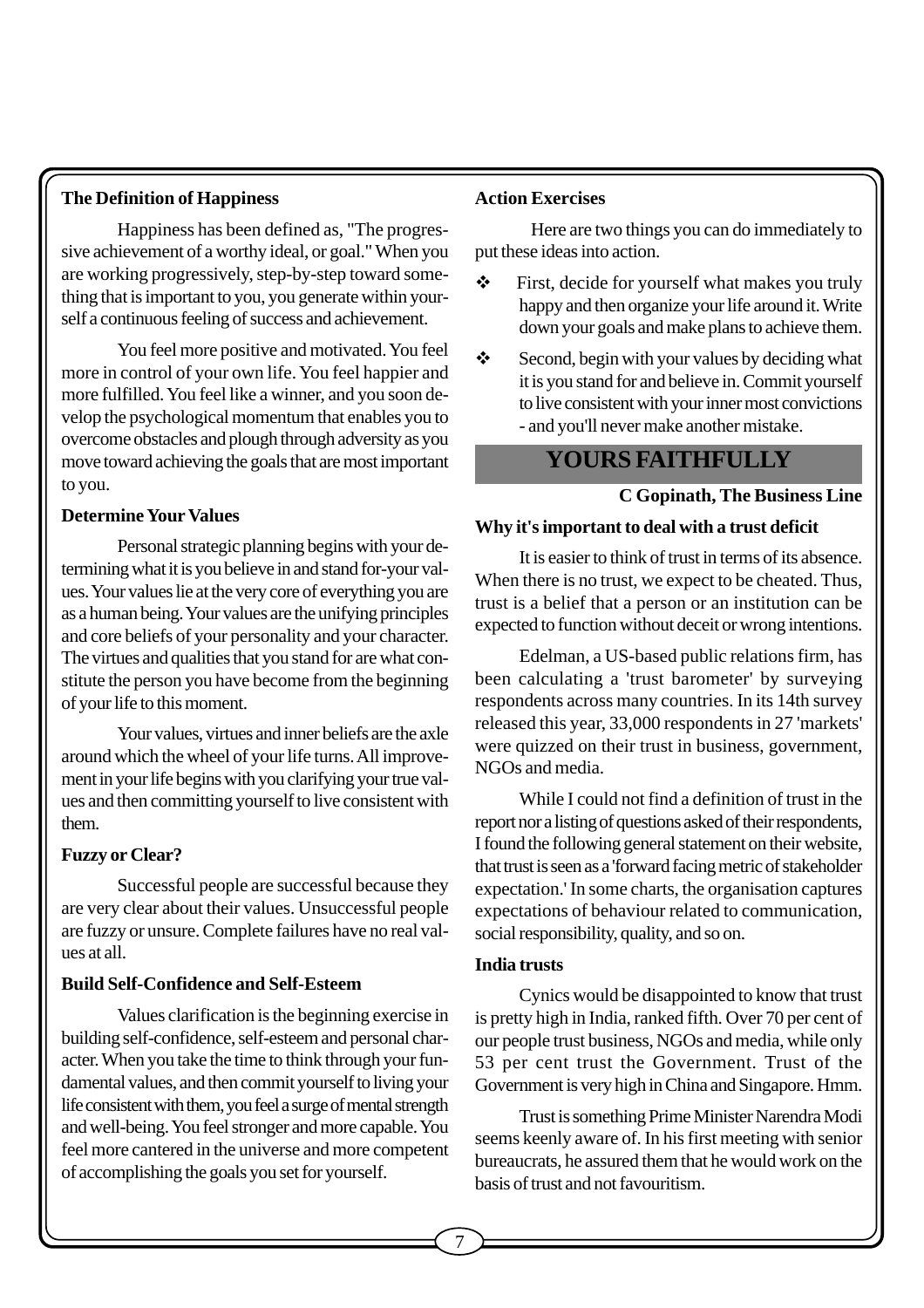There is a great opportunity for the Government to take a clue from the Edelman survey and see if it can push this idea of trust further down the line. Such as trusting the people of the country in many small ways.

Think back on every interaction you have had with government and quasi-government agencies. You have to submit multiple copies of forms, multiple proofs of your identity and address.

Remember the RBI's KYC form? It wanted every bank account holder to submit documents not once but every couple of years to prove who they are. Many private firms learnt their management lessons apparently from the Government for they also follow obstreperous procedures.

There is an enormous need for work experts to review all government offices and recommend how procedures and document submission requirements can be based on trust rather than distrust. The few who violate the trust can be severely dealt with, rather than suspect everyone.

### **A legacy of mistrust**

All this has a history that we cannot forget but need to stop using it as an excuse. I refer to colonialism. A colonial power could not trust the people it was ruling for they may gang-up and overthrow it. So it made a lot of sense to device these ingenious bureaucratic procedures. I have heard of pensioners requiring to produce a certificate from a 'competent' authority that he or she is alive!

Other results of the Edelman survey are of interest. Companies that are based in BRIC nations are less trusted compared to western-based companies. Interestingly, a majority of respondents in developed countries do not want BRIC to invest in their countries. This bias may border racism. Or, perhaps, this stems from all the bad press of jobs having been lost to the BRIC.

The survey also reports privately-held companies feel they are more responsive to customers needs, more entrepreneurial, respond to society's needs better, and act more responsibly than publicly-held companies. India's past governments, prone towards socialism, have historically looked at the private sector with suspicion. The present government will hopefully change that.

# **3 STEPS TO GREATER HAPPINESS**

#### **Brian Tracy**

Did you know that your ability to achieve your own happiness is the key measure of your success, of how well you are doing as a person?

You learn the key to happiness that has been the same through all of history. You learn how to dispel the two myths that may be holding you back and how to achieve more happiness in everything you do.

# **Dedicate Yourself to Your Best Talents**

The key to happiness is this: dedicate yourself to the development of your natural talents and abilities by doing what you love to do, and doing it better and better in the service of a cause that is greater than yourself.

This is a big statement and a big commitment. Being happy requires that you define your life in your own terms and then throw your whole heart into living your life to the fullest. In a way, happiness requires that you be perfectly selfish in order to develop yourself to a point where you can be unselfish for the rest of your life.

### **Please Yourself First**

In Edmond Rostand's play Cyrano de Bergerac, Cyrano is asked why he is so intensely individualistic and unconcerned with the opinions and judgments of others. He replies with these wonderful words: "I am what I am because early in life I decided that I would please at least myself in all things."

Your happiness likewise depends upon your ability to please at least yourself in all things. You can be happy only when you are living your life in the very best way possible. No one can define happiness for you. Only you know what makes you happy. Happiness is an inside job.

### **Your Happiness is Up to You**

The biggest myth about happiness is when people say that it is not legitimate or correct for you to put your happiness ahead of everyone else's. Throughout my life, I've met people who have said that it is more important to make other people happy than it is to make yourself happy. This is nonsense.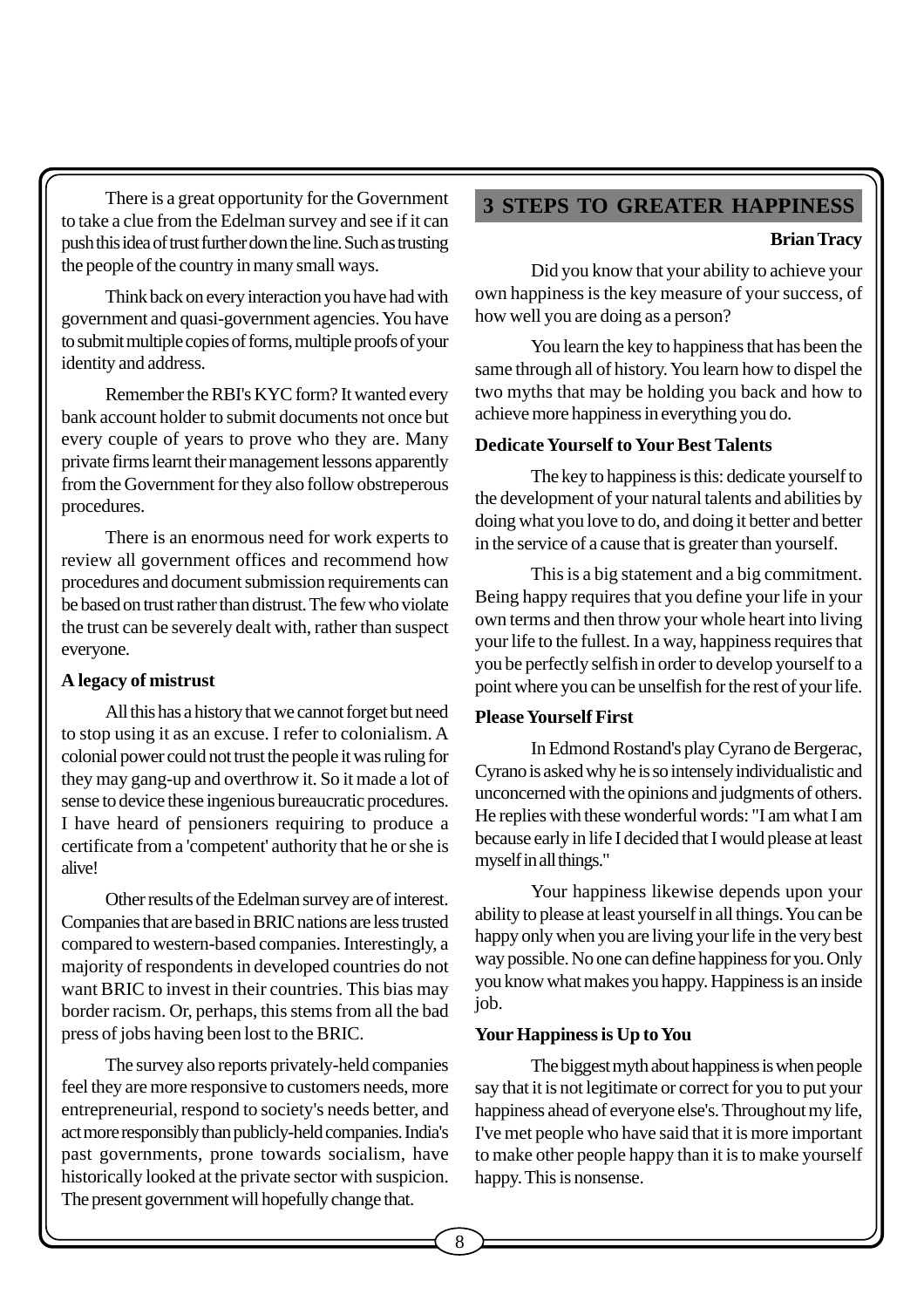The fact is that you can't give away to anyone else what you don't have for yourself. Just as you can't give money to the poor if you don't have any, you can't make someone else happy if you yourself are miserable.

The very best way to assure the happiness of others is to be happy yourself and then to share your happiness with them. Suffering and self-sacrifice merely depress and discourage other people. If you want to make others happy, start by living the kind of life and doing the kind of things that make you happy.

# **Action Exercises**

Here are three steps you can take immediately to put these ideas into action.

- First, define for yourself the activities that you really love and enjoy, at home and work, and then organize your life so you do more of them.
- Second, believe in yourself and trust your own feelings. Then, please at least yourself in all things.
- Third, determine what it is that you do that brings the most happiness to others and then organize your life so that you can do more of it.

# **STRIKE IT OUT**

**Jinoy Jose P, Assistant Editor** The Business Line

The best way to tackle workers' dissent is to end informal work

The strike at food products giant Britannia Industries' Delhi factory, like many similar agitations, raises questions on the sweeping contractualisation of jobs India has seen in the past two decades. Of the 900 workers at this factory, only 150 are on regular rolls; the rest have been on strike demanding regularisation of employment and a wage raise. Britannia, which controls over 30 per cent of the food products market in India, has declared the strike illegal and is trying to shift production to other units to save a possible supply crunch.

The union at strike says their demands are only judicious. Arguments of both parties sound familiar.

In fact, this strike follows a similar agitation by more than a thousand workers at 23 hot roller plants in Delhi's Wazirpur industrial area. The workers were demanding, among other things, minimum wages and job security. After stalling work for 22 days, the workers - mostly migrants - called off their strike on June 29 when they entered an agreement with factory owners at the Deputy Labour Commissioner's office. For a change, there was a solution to the crisis.

More such strikes are in store as the key cause of the problem remains unsolved- informalisation of work. In the past two decades, every sector has built alarmingly huge armies of informal workers.

Take manufacturing. Economists Jayati Ghosh and CP Chandrasekhar have noted that the share of contract workers in Indian manufacturing has grown steeply and steady between 1990 and 2010- from almost 15 per cent to nearly 35 per cent of the workforce in registered manufacturing. Labour watchdog ILO has called for better treatment of contract workers, especially in emerging economies.

There are obvious reasons why companies want to hire workers on flexible contracts. But the gains to be had from cost-cutting owing to contract labour are mostly short-term in nature. That such a strategy is counterproductive can be seen from the number of strikes demanding better pay, job security and other benefits, notably in Maruti Suzuki's Manesar plant in Haryana a year ago.

Whether companies like it or not, the solution is to end the informal nature of employment. Better pay, job security, safe work environments and social security benefits will only help workers bring out their best. In fact, companies making high-specification products realise that contract labour can lead to batch rejections. In other words, formal labour arrangements help enhance the quality of products. That's the labour reform we need.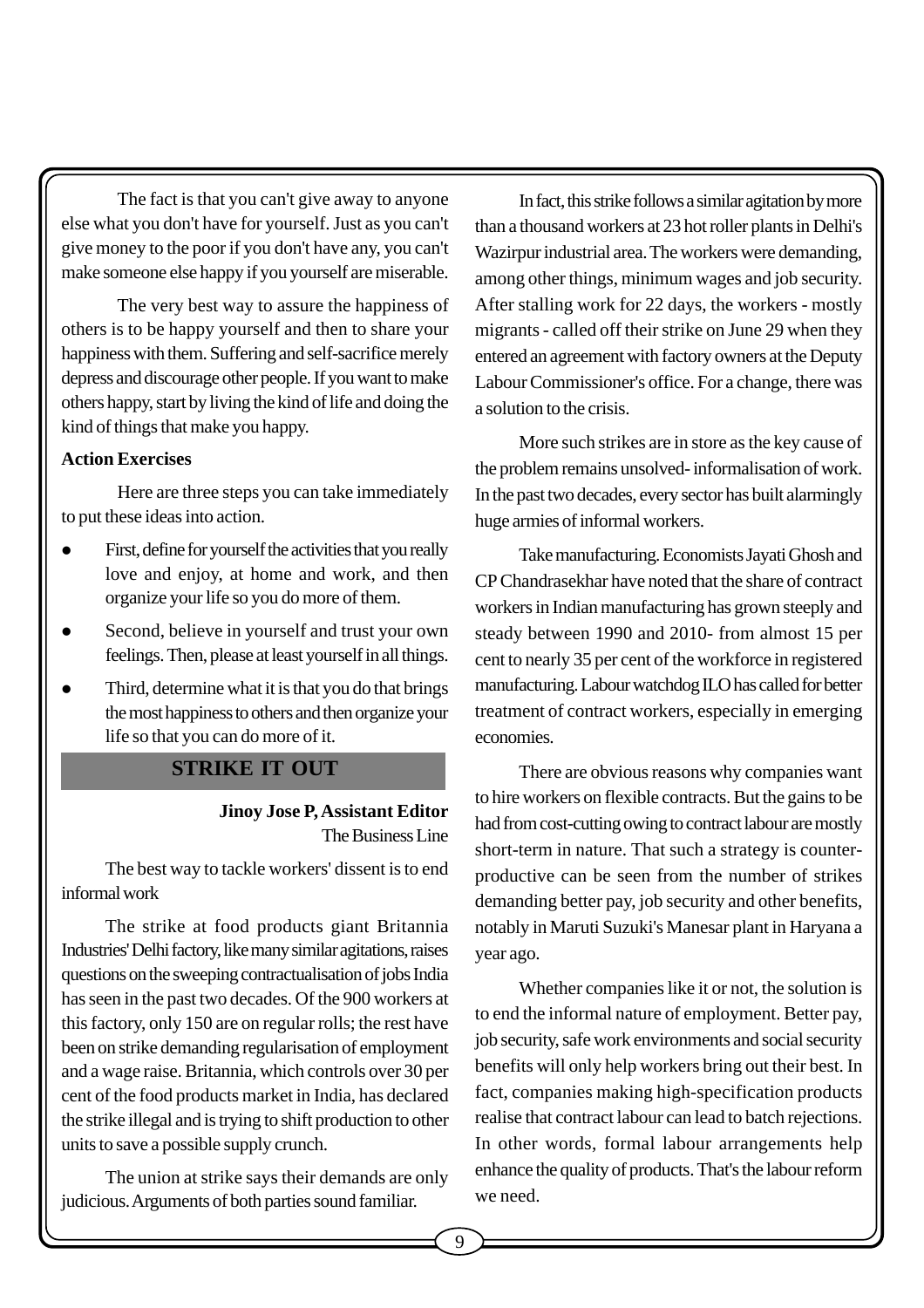# **ùUâ^þ~ûZâû**

# $\mathcal{C}.$ ଲକ୍ଷ୍ମୀକାନ୍ତ ତ୍ରିପାଠୀ

ରାଧୁ ମିଶ୍ର ଓ ନଖୁଆ ତିହାଡ଼ି– ଉଭୟ ରୂହନ୍ତି ରାଉରକେଲାରେ । ବେଳେବେଳେ ନଖିଆ ତିହାଡି ତାଙ୍କର ଘର ବାଲେଶ୍ୱରକ୍ ଆସନ୍ତି ହରିଦ୍ୱାରର୍ ପରୀ ଯାଉଥବା ଉତ୍କଳ ଏକ୍ସପ୍ରେସରେ । ରାତି ଗୋଟାଏ ବେଳେ ଉତ୍କଳ ଏକ୍ସପ୍ରେସ୍ ବାଲେଶ୍ୱରରେ ପହଞ୍ଚଯାଏ । ସେଇ ଟେନରେ ବସି ବକ୍ତଶ୍ତବି ବେଳେବେଳେ ପରୀ ଯାଏ ଜଗନାଥଙ୍କ ଦର୍ଶନ କରିବାପାଇଁ । ବକ୍ତୃଷ ଟେନରେ ଟିଟିସି ସହିତ ଦୋସ୍ତି କରିଦେଇଥାଏ । ସେଇଥପାଇଁ ଜେନେରାଲରେ ଟିକେଟ କାଟିଥଲେ ମଧ୍ୟ ସ୍ୱିପର କ୍ଲାସ୍ରେ ଉଠିଯାଏ । ସୁିପର ଖାଲି ଥିଲେ ତ ଶୋଇପଡ଼େ । ନହେଲେ ଟିଟିସି ପାଖରେ ବସିବସି ଗପକରେ ଓ ବେଳେବେଳେ ଟିଟିସିକ ଶଆଇପକାଇ ଯାତ୍ରୀମାନଙ୍କର କଥା ବୁଝାବୃଝି କରେ ।

କଟକର 'ବ୍ୟଙ୍ଗ ଦରବାର' ନାମକ ହାସ୍ୟରସାତ୍ରକ ସାହିତ୍ୟ ପତିକା ପକାଶ କରଥବା ଜ୍ଞାନ ହୋତା ତାଙ୍କ ପତିକାର ବାର୍ଷିକ ଉତ୍ସବକ କାନ୍ତକବି ପରୟାର ପାପ୍ତ ରାଧମିଶଙ୍କ ମଖ୍ୟବକ୍ତା କରିବାକ୍ ମନସ୍ତ୍ର କଲେ । ରବିବାର ଥବାଯୋଗଁ ରାଧ ମିଶ୍ୱ ମଧ୍ୟ ରାଜି ହୋଇଗଲେ । ଠିକ୍ ହେଲା ଯେ ରାଧ ମିଶ୍ୱ ଓ ନଖୁଆ ତିହାଡି ରାଉରକେଲାର ବାହାରିବେ l ନଖଆ ତିହାଡି ରାତି ଗୋଟାଏ ବେଳେ ବାଲେଶରରେ ଓହାଇଯିବେ l ଭୋର୍ରେ ଯାଇ କଟକରେ ପହଞ୍ଚବେ ରାଧ ମିଶ ।

ନିର୍ଦ୍ଦିଷ୍ଟ ଦିନ ରାଧୁ ମିଶ୍ର ଓ ନଖୁଆ ତିହାଡ଼ି ଟ୍ରେନରେ ବସିଗଲେ । ଯୋଗକ<del>ୁ</del> ସେହିଦିନ ବକ୍ତଶ୍ତବି ଜଗନାଥଙ୍କ ଦର୍ଶନ କରିବାପାଇଁ ପରୀ ଯାଉଥାଏ । ରାଧ ଓ ନଖିଆଙ୍କ କଥାବାର୍ଭାରେ ବଗିଟାସାରା ଉଠୁଥାଏ ଓ ପଡୁଥାଏ । ସମସ୍ତେ ନିଜ ନିଜର କଥା ବନ୍ଦକରି ଏଇମାନଙ୍କର କଥା ଶୁଣ୍ଡଥାଆନ୍ତି । ବକ୍ରତୃଷ ଓ ନିଜେ ଟିଟିସି ମଧ୍ୟ ଏମାନଙ୍କ ପାଖରେ ବସି କଥା ଶଣଥାଆନ୍ତି ଓ ନିଜେ ମଧ୍ୟ କଥାରେ ଭାଗ ନେଇଯାଉଥାଆନ୍ତି ।

ରାଧ କହିଲେ– ବଝିଲ, ବିଜ୍ଞଜନମାନେ ଟେନକ ଗୋଟେ କାସରମ ସହିତ ତଳନା କରିଥାଆନ୍ତି । ଆଗ ଦଇଧାଡି ହେଲା ଭିଆଇପିମାନଙ୍କର, ମାନେ ଏକ୍ଜିକିଉଟିଭ କ୍ଲାସ୍ । ମଝି ଧାଡ଼ିମାନ ସାଧାରଣମାନଙ୍କର, ମାନେ ଜେନେରାଲ କ୍ଲାସ୍ । ଆଉ ପଛ ଦଇଧାଡି ହେଲା ସିପର କାସ । ହାଃ ହାଃ ।

ନଖିଆ ତିହାଡ଼ି କହିଲେ– ଖାଲି କ୍ଲାସ୍ ନୁହେଁ, ଆମ ଦେଶଟାବି ଗୋଟେ ତ୍ରେନ୍ ଭଳିଆ । ଏଡେବଡ ଟେନଟାକ ଯେମିତି ଜଣେ ଡାଇଭର ଚଳାଉଥାଏ, ଏଡେବଡ ଦେଶଟାକ୍ ସେମିତି ଜଣେ ସାଧାରଣ ମଣିଷ ଚଳାଉଛି । ହେଲେ ସବୁ ମାୟାରେ ବାୟା । ତମକୁ ଲାଗୁଥିବ ଟ୍ରେନକୁ ଡ୍ରାଇଭର ଚଳାଉଛି ? ହେଲେ ଟ୍ରେନରୁ ଯେଉଁ ତାରଟା ବାହାରି ଇଲେକ୍ଟିକ ଲାଇନରେ ଲାଗିଛି, ସେଇ ତାରଟାହିଁ ଟେନକ୍ ଚଳାଏ । ସେମିତି ଆମ ଦେଶକ ଯିଏ ଚଳାଉଛି, ସିଏ ବି ଆଉକାହା କର୍ଷ୍ଟାଲରେ ଅଛି । ହାଃ ହାଃ ।

ଏଥର ସମସ୍ତେ ଟିଟିସିଙ୍କ୍ ଚାହିଁଲେ । ଆପଣ କିଛି କ୍ହନ୍ତ୍ର । ବକ୍ତୃଷ ଆଗ ହୋଇପଡ଼ି କହିଲା– ହଁ ହଁ କୁହନ୍ତୁ । ଏପଟେ ମୁହଁ ବୁଲାଇ ପୁଣି କହିଲା– ବୁଝିଲେ ଆଜ୍ଞା ! ଆମ ଟିଟିସିବାବୁ ଜଣେ ପୁଣ୍ୟାତ୍ୱା ଲୋକ । ଟିକିଏ ଦାଢ଼ି ଛାଡ଼ି ଦେଇଥିଲେ ଆମରାଜ୍ୟରେ ଗୋପବନ୍ଧୁଙ୍କଠାରୁ ଆହୁରି ମାନ୍ୟ ପାଇଥାଆନ୍ତେ ।

ଚିଟିସି ପାଟି ଖୋଲିଲେ । କହିଲେ-ବୃଝିଲେ ଆଜ୍ଞା ! ଏଇ ଯାତୀମାନଙ୍କ ସହିତ ିମିଶି ମୋ ଜୀବନରେ ଘୋର ପରିବର୍ତ୍ତନ ଆସିଛି । ଆଗର୍ ବିନା ଟିକେଟର ଭାରତୀୟ ଷ୍ଟେବ୍ୟାଙ୍କ, ଜଲଦା,ରାଉରକେଲା-୪୩

ଯାତ୍ରୀମାନଙ୍କୁ ମୁଁ ଦୂଢ଼ ହସ୍ତରେ ଦମନ କରୁଥିଲି । ଯିଏ ଟିକେଟ କରୁ ନଥିଲା ତା ପେଷ୍ଟ ପକେଟ ଭିତରେ ହାତ ପୂରାଇ ଯେତେ ପଇସା ଓ ଟଙ୍କା ରଖିଥାଏ ସବୁ କାହାର କରି ଆଣୁଥିଲି । କିନ୍ତୁ ଜଣେ ଅର୍ଦ୍ଧବୟଙ୍କ ବ୍ୟକ୍ତିର ପକେଟରେ ହାତ ପ୍ରାଇବା ପରଠାର୍ ମଁ ଆଉ କାହା ପକେଟରେ ହାତ ପରାଇବା କାମ ପରାପରି ଛାଡି ଦେଇଛି ।

ବକ୍ରତ୍ରଷ ପଚାରିଲା- ଭାଇ, ତା ପକେଟରେ କ'ଣ ପଇସା ନଥିଲା ?

ଟିଟିସି କହିଲେ-ନା, ଖାଲି ପଇସା ନହେଁ, ତାର ଆଦ୍ରୌ ପକେଟ ହିଁ ନଥଲା । ପକେଟ ଜାଗାରେ ଥଲା କେବଳ ଗୋଟେ ବଡ କଣା । ପକେଟରେ ହାତ ପରାଇବା ପରେ ମୁଁ ଜାଣିବାକ୍ ପାଇଲି ଯେ ସେ ଭିତରେ କିଛି ବି ପିନ୍ଧି ନଥିଲା ।

ତେନ ଟାଟା ଷ୍ଟେସନ ଅତିକମ କରିଗଲା । ରାତି ଗୋଟାଏ ବେଳେ ଯାଇ ବାଲେଶ୍ୱର ପହଞ୍ଚିବ । ନଖଆ ଟିକିଏ ନିଦ ବାଉଳା ଲୋକ । ଏବେଠ ଶୋଇ ନ ପଡିଲେ ଆସନ୍ତା କାଲି ଦିନସାରା ନିଦ ଘାରି ହୋଇ ରହିଥବ । କିନ୍ତୁ ବାଲେଶ୍ୱରରେ ପହଞ୍ଚିବା ଦେଳକ ନିଦ ଭାଙ୍ଗିବାଟା ଦରକାର । ନଖିଆ ଥରେ ଶୋଇଲେ ବ୍ରହ୍ମା ବିଷ୍ଣୁ ମହେଶ୍ୱର ବି ତାକୁ ଉଠାଇବା କଷ୍ଟ ହୋଇପଡ଼େ । ସେଇକଥା ସେ ବକ୍ତୃକ୍ତକୁ ବି ଜଣାଇଦେଲା । କହିଲା- ତମେ ତ ରାତି ସାରା ଚାହିଁବ ବୋଲି କହଚ । ମୋତେ ଟିକିଏ ବାଲେଶ୍ୱରରେ ଓହାୁଇଦେବ । କିନ୍ତୁ ମନେରଖ, ମୋର ନିଦ ଯଦି ନଭାଙ୍ଗେ ିତେବେ ମୋଡେ ଟେକିଟେକି ନେଇ ଡଳେ ଛାଡି ଦେଇ ଆସିବ. ଭଲିବନାହିଁ ।

ବକ୍ରତ୍ରଷ ହଉ ବୋଲି କହିବାରୁ ନଖୁଆ ଶୋଇପଡ଼ିଲେ । ତା ପାଖାପାଖୁ ଆର ପଟକ ରାଧି ମଧ୍ୟ ଶୋଇପଡ଼ିଲେ । ଟିଟିସିକ୍ ବି ନିଦ ଆସିଗଲା । କେବଳ ବକତଣ୍ଡ ଚାହିଁ ବସିଥାଏ ।

 $\tilde{\Omega}$ ହସିଁପରଦିନ ସକାଳେ ନଖଆର ନିଦଭାଙ୍ଗିବା ବେଳକ ସେ ସେଇମିତି ଟେନରେ ହିଁ ଅଛି । ବୋଧହଏ କେଉଁ ଷ୍ଟେସନରେ ଗାଡି ଅଟକିଛି । ଘ୍ୟାକ୍ ଚାହିଁ ଦେଖଲା ସାଢେ ଚାରିଟା ବାଜିଲାଣି । ବକ୍ତୃଣ ସେହିପରି ଝରକାବାଟେ ବାହାରକୁ ଅନାଇ ବସି ରହିଥଲା ।

ନଖିଆକୁ ଖୁବ୍ଗୋଟେ ରାଗ ଲାଗିଲା । ଲୋକଟା ବାଲେଶ୍ୱରରେ ଓହ୍ଲାଇଦେବ ିବୋଲି କଥା ଦେଇଥିଲା । ସେଇମିତି ଚାହିଁ ରହିଚି ଅଥଚ ଡାକିଲାନାହିଁ ।

ିଦୋଅକ୍ଷରୀ ଠାରୁ ଆରୟ କରି ପାଞ୍ଚଅକ୍ଷରୀ ପର୍ଯ୍ୟନ୍ତ ଯେତେ ଗାଳି ଶିଖୁଥିଲା, ନଖୁଆ ସବ ଅଜାଡିଦେଲା ବକତଣ୍ଡ ଉପରେ । ବକତଣ୍ଡ ପାଟି ଖୋଲିଥଲେ ହଏତ ହାତ ବି ଉଠାଇ ଦେଇ ଥାଆନ୍ତା । ମାତ୍ର ବକ୍ରତ୍ରକ୍ତ କିଛି ନକହି ନିରବରେ ବସି ରହିଥିଲା । ନଖିଆ ତରବର ହୋଇ ଗାଡ଼ିରୁ ତଳକୁ ଓହ୍ଲାଇଗଲା **।** 

କକ୍ତଶ୍ତର ଏପରି ଅବସ୍ଥା ଦେଖ ଟିଟିସି ତାକ୍ ଆଶ୍ୱାସନା ଦେବାପାଇଁ କହିଲେ– ିସେ ଲୋକଟା ଏତେ ଗାଳି ଦେଇଗଲା, ତମେ ଟିକିଏ ବି ପାଟି ଫିଟାଇଲ ନାହିଁ ? ତମେ ଟିକିଏ ପାଟି ଫିଟାଇଥଲେ ଆମେ ପରା ଚଢି ଯାଇଥାଆନ୍ତ । ବକତଣ୍ଡ ସେଇମିତି ମନଦୃଃଖ କରି କହିଲା- ଏ ତ କମ୍ ଗାଳି ଦେଇଛି । ଆରକଣକୁ ମୁଁ ିଯେତେବେଳେ ବାଲେଶ୍ୱରରେ ଜବର୍ଦ୍ଦୟି ଓହ୍ଲାଇଦେଲି, ସେତ ମୋତେ ୟାଠାରୁ ତିନିଗ୍ରଣ ଅଧିକା ଗାଳି ଦେଇଥିଲା ।

*Printed and Published by Sri Sambit Misra, General Secretary, SBIOA, Bhubaneswar Circle at Bibarani Prakashani, Tankapani Road, Bhubaneswar - 751 014*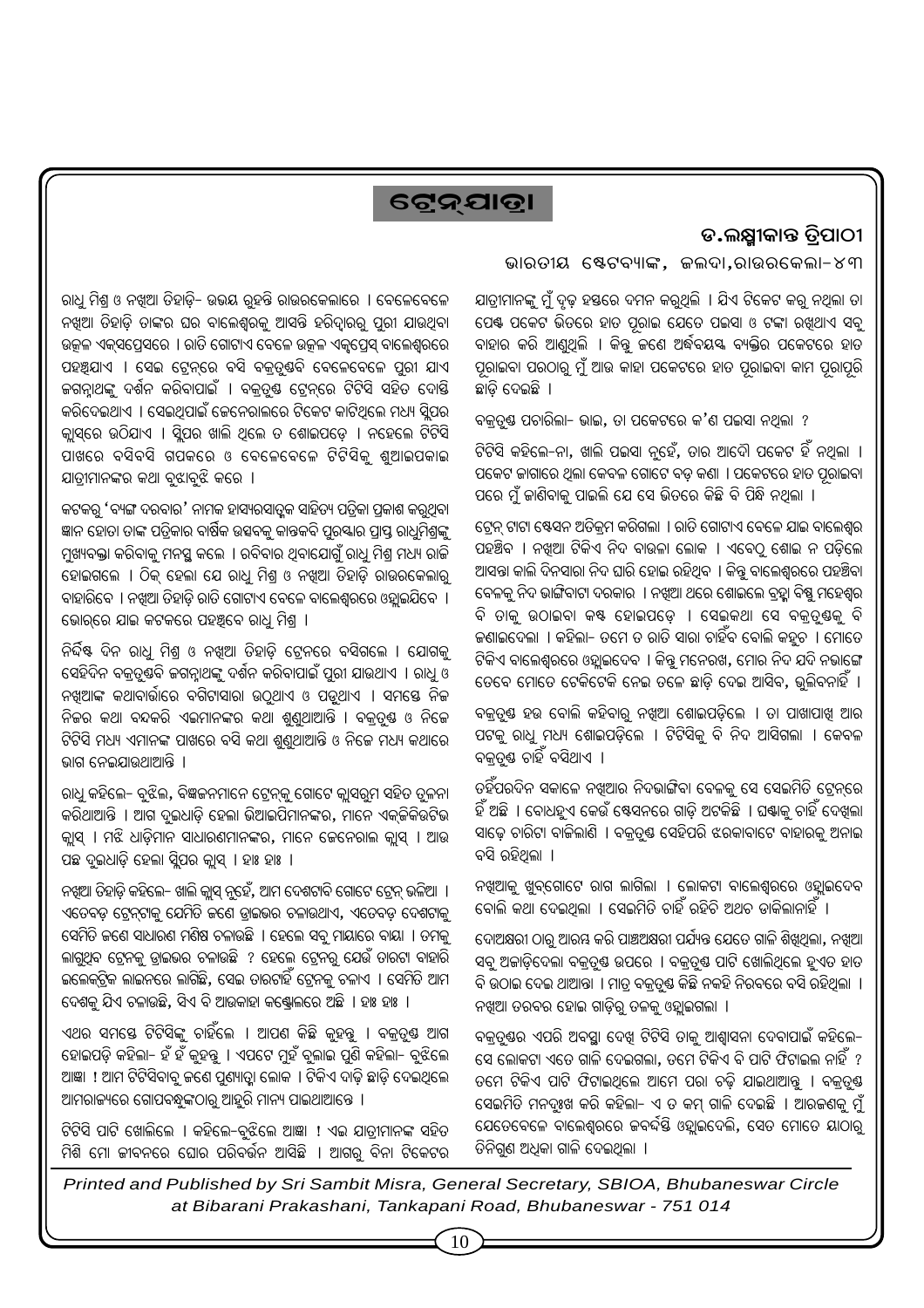# **SHOW MUST GO ON**

#### **CIRCULARNO: 73**

DATE: 04.07.2014

#### TOALLOURAFFILIATES/MEMBERS:

INDIVIDUAL HOUSING LOAN SCHEME PERMITTING REPAYMENT OF HOUSING LOAN TO OFFICERS WHO HAVE COMPLETED 30 YEARS OF PENSIONABLE SERVICE AND **RETIRE BEFORE SUPERANNUATION** 

We have today sent a communication to the Corporate Centre to extend the facility of extension of repayment of housing loans to even those who retire before superanmuation but have completed 30 years of pensionable service. A copy of the same is enclosed.

All our affiliates/members are requested to await  $\mathcal{D}$ further developments in the matter.

Yours faithfully,

(Y.SUDARSHAN) **GENERAL SECRETARY** 

No: 6528/45/2014 Date: 4th July, 2014 To. The Deputy Managing Director & CDO, State Bank of India, Corporate Centre, Madame Cama Road, MUMB AI-400021.

#### Dear Sir,

INDIVIDUAL HOUSING LOAN SCHEME PERMITTING REPAYMENT OF HOUSING LOAN TO OFFICERS WHO HAVE COMPLETED 30 YEARS OF PENSIONABLE SERVICE AND **RETIRE BEFORE SUPERANNUATION** 

As per the present guidelines the officers who retire before superannuation are not being permitted to continue the repayment of Housing loan after retirement. This may be under the premise that the officers who retire before superannuation may go for alternate jobs.

But there are two categories of people who retire  $\overline{2}$ . before the age of superanmuation.

(a) Officers who complete 30 years of pensionable service (eligibility to get the maximum pension benefit)

(b) Officers who retire before completing 30 years of pensionable service.

The first category of officers generally opt for retirement either on medical grounds of self or spouse or because they need a lumpsum amount to meet certain financial commitments like daughters marriage etc.

 $\overline{4}$ . We are of the view that the above said officers, belonging to the first category would have opted for retirement out of certain family compulsions, rather than for seeking greener pastures elsewhere. The loyalty of these officers is unquestionable. Therefore we request

you to revisit this guideline, in the interest of fairness, equity and justice and issue instructions to provide the facility of repayment of Housing loan upto 75 years to such officers also who retire after completion of 30 years of pensionable service, which will go a long way to mitigate their financial hardship, post retirement, as they are otherwise compelled to liquidate their Housing loans on retirement using all their retirement benefits. Thanking you,

Yours faithfully,

#### (Y.SUDARSHAN) **GENERAL SECRETARY**

### **BE HAPPY AND LIVE IN PEACE**

#### Narendra Kumar Sethi Manager, PBD, Nayabazar Branch

If we do not get what we want, we suffer, if we get what we do not want, we also suffer, even if we get exactly what we want, we still suffer as because we do not hold on to it forever. Happiness that depends on conditions and external factors are temporary pleasure but permanent sufferings only.

True happiness and peace does not come from external factors; it comes from within, from understanding and self realization. No doubt, 'happiness' and 'peace' are not the one and same, but they are two sides of the same coin. If 'happiness' is romance 'peace' is love.

However, when we feel depressed we live in the past, when we feel anxious, we live in the future but when we live at peace we live in the present. Happiness and peace will leave us when we let it go. Nobody can hurt us without our permission.

If we want peace, we have to be ready for war. Really the only battle that is worth fighting is the war for peace. In this war we need to muster courage not only to stand up and speak but to sit down and listen. No other battle is worth fighting that fails to organize peace.

We all want to be happy and live in peace. But merely wanting, thinking and talking do not help. Some of us understand it. Some others believe in it. But a few who works on it becomes happy and live in peace. If we cannot find peace within, we can not find it anywhere else. So, let us first celebrate being ourselves.

The world is much more a beautiful place than what we generally think of it. The world is our oyster; it is up to us to find out the pearl. So let us "Fill what is empty" and "Empty what is full" and live a life in either ways-One is as if nothing is a miracle..........................!!! Another way is as if everything is a miracle..............!!!

**Integrity has no need of rules. | Albert Camus**